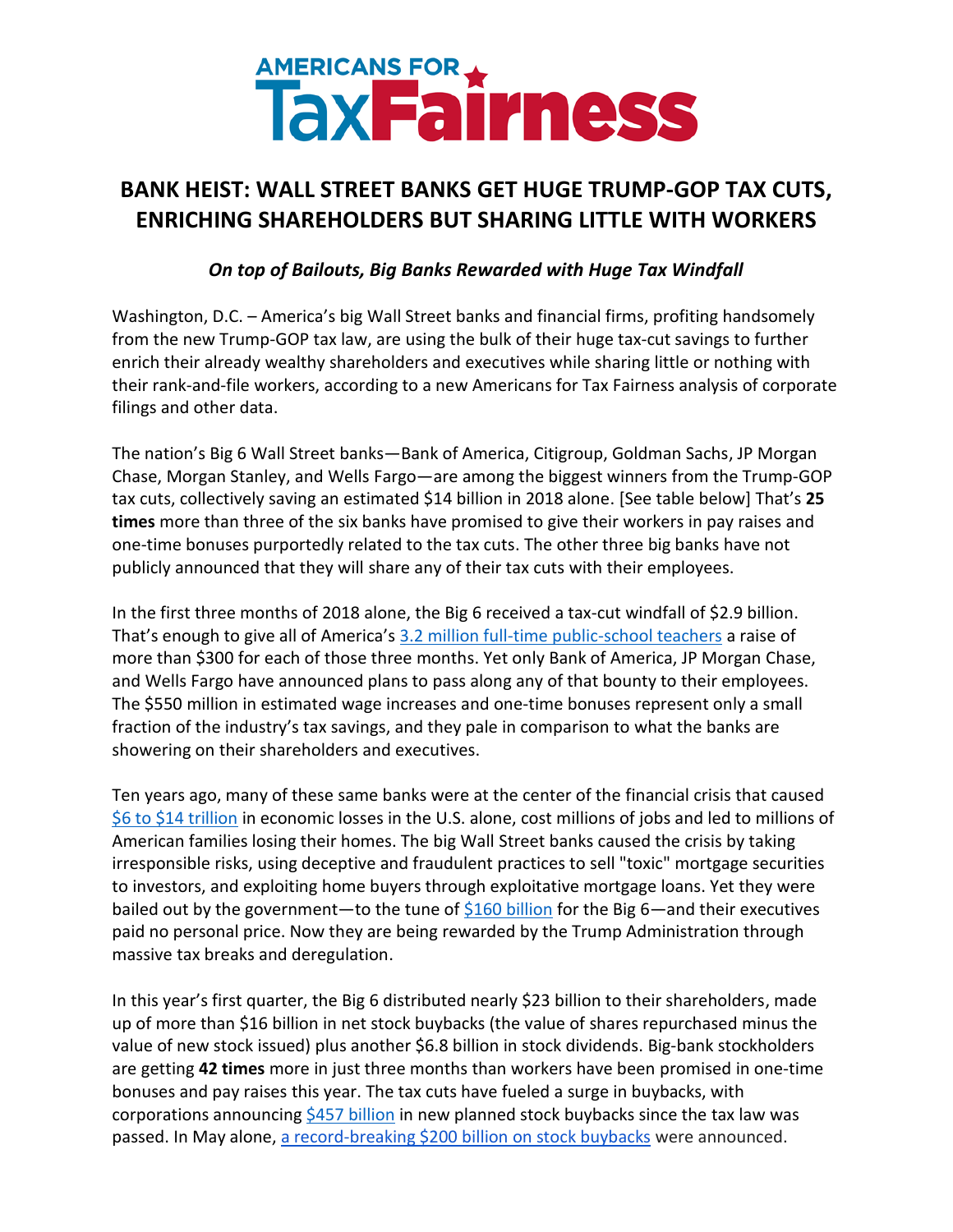## **BIG 6 BANKS: TRUMP-GOP TAX CUTS AND SHAREHOLDER RETURNS VS. WORKER BENEFITS**

| Corporation            | <b>First Quarter</b><br>2018 Tax<br><b>Savings</b><br>(Millions) | <b>Estimated</b><br>2018 Tax<br><b>Savings</b><br>(Millions) | <b>Estimated Cost</b><br>of Worker<br><b>Bonuses &amp; Pay</b><br>Increases, 2018<br>(Millions) | <b>First Quarter</b><br>Share-holder<br><b>Payouts</b><br>(Millions) | CEO Pay,<br>2017<br>(Millions) | <b>Ratio of CEO</b><br>Pay to<br>Median<br>Worker Pay,<br>2017 |
|------------------------|------------------------------------------------------------------|--------------------------------------------------------------|-------------------------------------------------------------------------------------------------|----------------------------------------------------------------------|--------------------------------|----------------------------------------------------------------|
| <b>Bank of America</b> | \$801                                                            | \$3,500                                                      | \$145                                                                                           | \$6,100                                                              | \$21.8                         | 250:1                                                          |
| Citigroup              | \$456                                                            | \$1,824                                                      |                                                                                                 | \$3,101                                                              | \$17.8                         | 369:1                                                          |
| <b>Goldman Sachs</b>   | \$232                                                            | \$928                                                        |                                                                                                 | \$1,100                                                              | \$22                           | 163:1                                                          |
| JP Morgan<br>Chase     | \$470                                                            | \$2,908                                                      | \$137                                                                                           | \$6,700                                                              | \$28.3                         | 364:1                                                          |
| <b>Morgan Stanley</b>  | \$279                                                            | \$1,116                                                      |                                                                                                 | \$1,694                                                              | \$24.5                         | 192:1                                                          |
| <b>Wells Fargo</b>     | \$662                                                            | \$3,700                                                      | \$268                                                                                           | \$4,000                                                              | \$17.6                         | 291:1                                                          |
| <b>TOTAL, BIG 6</b>    | \$2,900                                                          | \$13,976                                                     | \$550.6                                                                                         | \$22,695                                                             | \$132                          | 272:1<br>(Average)                                             |

## **Sources/Notes:**

a) 1<sup>st</sup> Quarter tax savings: Savings estimates for each bank represent the difference between what it would have owed in taxes this quarter if its effective tax rate from the 1<sup>st</sup> quarter of 2017 was applied to its 1<sup>st</sup> quarter earnings in 2018 and its reported tax liability for the 1<sup>st</sup> quarter of 2018. The tax savings for Goldman Sachs wa[s estimated by The Wall Street Journal](https://www.wsj.com/articles/the-four-biggest-u-s-banks-made-2-3-billion-from-tax-lawin-one-quarter-1523984836) and made adjustments for tax benefits related to employee stock awards. The estimates for the other five banks are from th[e Institute on Taxation and Economic Policy \(ITEP\).](https://itep.org/15-companies-report-tax-savings-of-6-2-billion-in-first-three-months-of-2018/)

b) Estimated 2018 tax savings: Estimate for JP Morgan from [JUST Capital;](https://justcapital.com/news/tax-reform-rankings/) estimates for [Bank of America](https://apnews.com/37dfbe69fbad41969bfe2a2e1534ed1f/As-companies-give-bonuses,-prospect-of-pay-gains-still-hazy) an[d Wells Fargo](https://slate.com/business/2017/12/wells-fargo-tiny-raise-after-huge-tax-cut.html) from Goldman Sachs; estimates for Citigroup, Goldman Sachs, and Morgan Stanley assume 1<sup>st</sup> quarter tax savings are realized each quarter of 2018. c) Cost of worker bonuses and pay increases are estimated by ATF. Se[e details](https://americansfortaxfairness.org/annual-corporate-tax-cuts/) an[d methodology](https://americansfortaxfairness.org/methodology/) on TrumpTaxCutTruths.org.

d) Stock buybacks and dividends based on ATF review of the corporations' 1<sup>st</sup> quarter earnings press releases, presentations, and earnings call transcripts.

e) CEO Pay data from Institute for Policy Studies and Public Citizen, "[CEO-Worker Pay Ratios in the Banking Industry](https://inequality.org/wp-content/uploads/2018/04/Bank-Pay-Ratios.pdf)."

Dividends and buybacks overwhelmingly benefit the wealthy, including CEOs, because rich people own most corporate stock: the wealthiest 10% of American households own [84% of all](https://www.washingtonpost.com/news/wonk/wp/2017/12/18/for-roughly-half-of-americans-the-stock-markets-record-highs-dont-help-at-all/?utm_term=.1000b0128d92)  [shares,](https://www.washingtonpost.com/news/wonk/wp/2017/12/18/for-roughly-half-of-americans-the-stock-markets-record-highs-dont-help-at-all/?utm_term=.1000b0128d92) the top 1% own 40%. Buybacks also embellish CEOs job performance by reducing the number of shares outstanding, leading to higher earnings per share—Wall Street's favorite measure of success—without the burdensome necessity of increasing profits. Buybacks can also [artificially inflate share prices,](http://rooseveltinstitute.org/wp-content/uploads/2018/03/Stock-buybacks.pdf) making corporate executives and other shareholders even wealthier and increasing inequality even more.

Among big banks, there's already a huge discrepancy between bloated executive compensation and the pay of everyday workers. Last year, the CEOs of the Big 6 banks enjoyed annual pay packages averaging a hefty \$22 million. The average ratio of CEO pay to median worker pay among the Big 6 was 272 to 1.

The banks' lopsided tax-cut payouts to executives and investors will only widen the economic gap with most employees. And it's not just happening in the financial industry: the structure of the Trump-GOP tax cuts, and the way corporations are using their resulting tax savings, are worsening economic inequality across America.